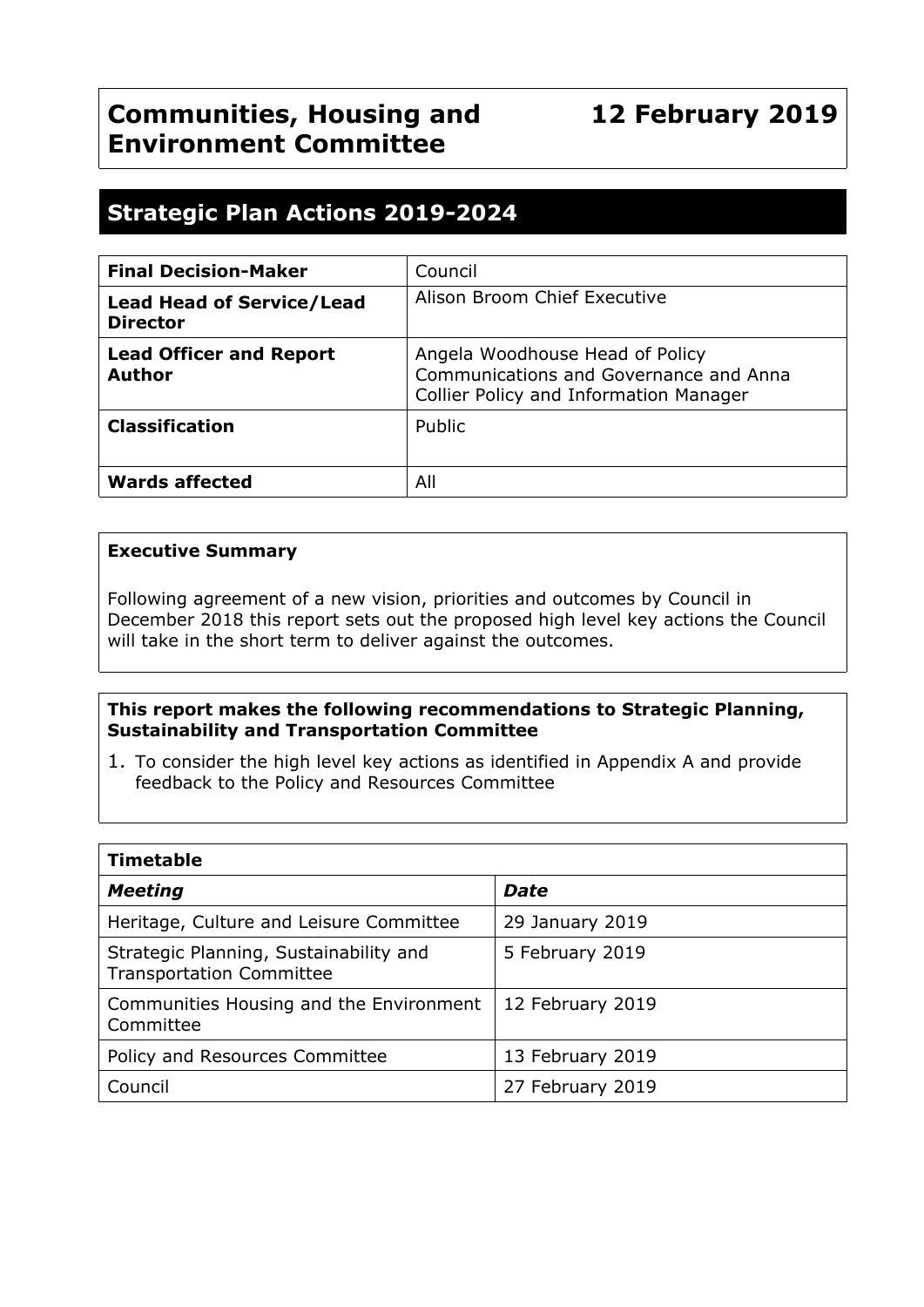# **Strategic Plan Actions 2019-2024**

#### **1. INTRODUCTION AND BACKGROUND**

- 1.1 In December 2018 Council agreed the new vision, priorities and outcomes for the Borough until 2045.
- 1.2 The formation of the new vision, priorities and outcomes has been reached following an intensive process of engagement, research and involvement which included a number of councillor workshops and public and partner consultation to ensure what was developed reflects the key issues facing the borough in the long term.
- 1.3 This report identifies proposed high level key actions that the Council will take in the short to medium term to ensure that the Council is on course to achieve the agreed outcomes. The focus is on significant projects and changes to the Council's approach and work programmes. The intention is not to include every business as usual activity in the high level key action plan. Each council service produces an operational service plan and this is where actions to maintain or evolve these services is articulated.

#### **Key Actions**

- 1.4 Proposed key actions can be seen in the sections beginning with "between 2019-24 we will place particular importance on" under each priority in Appendix A.
- 1.5 The vision in the Strategic Plan is to 2045, so key actions reflect the Council's focus of resources in the short to medium term (1-5 years). Actions will be regularly reviewed to ensure that the Council's resources are always focused in the right areas, reflecting the needs of the borough at the time.
- 1.6 The actions identified are brief and strategic, following assessment of the Council's current plans, our ambitions and the resources needed. It should be noted that not every outcome will have actions at this point in time as the Council has finite resources and the plan stretches until 2045 allowing some topics to be addressed now and others to be considered at a later date, in other words the action plan acknowledges that the Council will not be able to tackle all the outcomes straight away. The proposed actions reflect current promises and outcomes where current issues are most acute for example housing. Some areas for example community development currently have limited resource and will require careful planning and further work as well as looking at funding before we can progress.
- 1.7 The Council has a comprehensive range of topic specific strategies each of which has an associated action plan. Our Stragic Plan document will include a full strategy map. As noted above operational actions will be covered in departments' service plans which will be refreshed (as is our usual practice) in February/March 2019 to coincide with the new municipal year; they will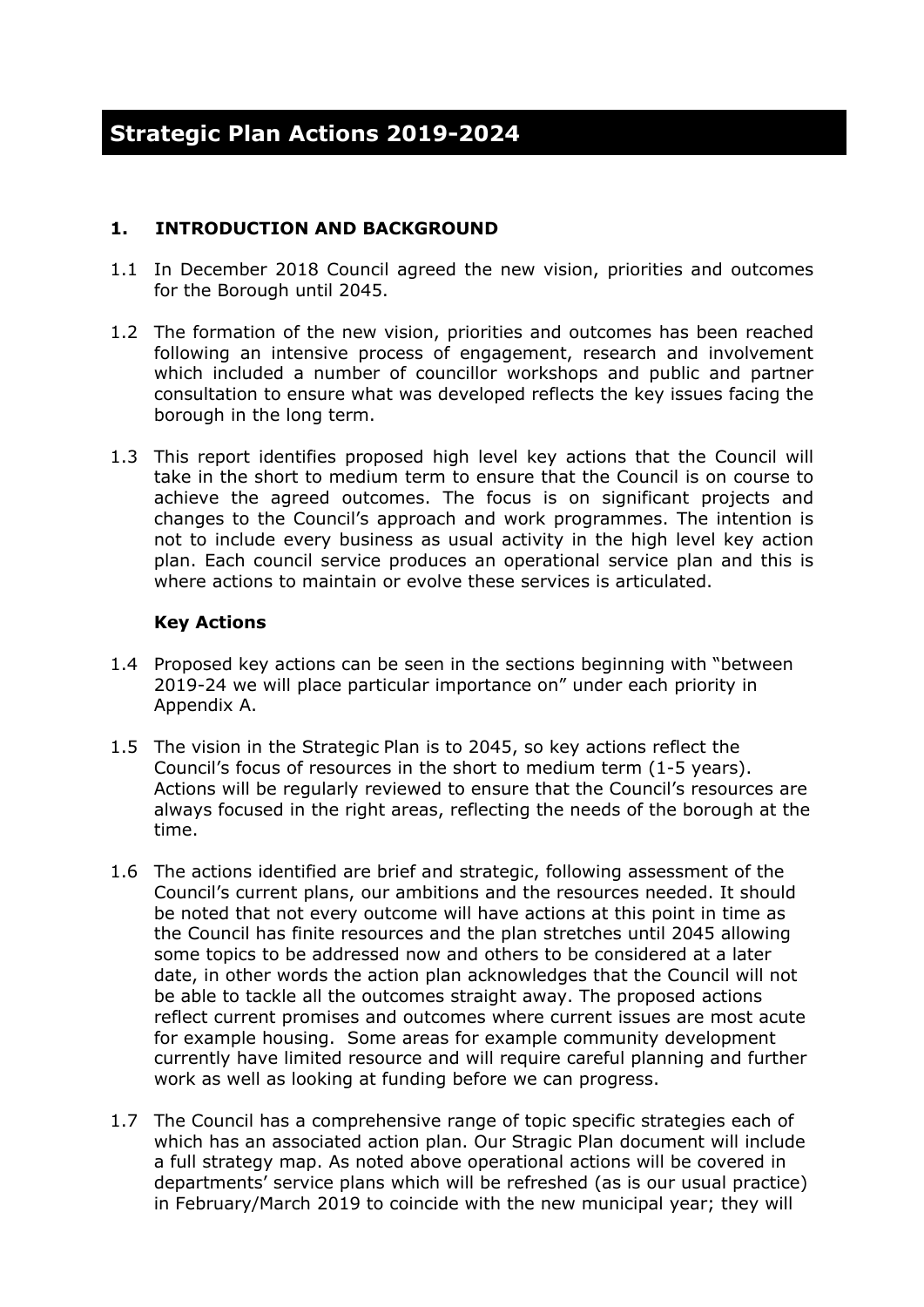reflect the budget provision for 2019/20 and any preparations needed for operational changes or budget changes agreed for the period beyond.

#### Cross cutting objectives

1.8 Where actions will have an impact on a cross cutting objective/s this has been identified by the use of a symbol. A key of the symbol can be seen in the table below, this is also reflected on the Council's one page summary of the visions and priorities in the plan for consistency.

| Heritage is respected                                      |  |
|------------------------------------------------------------|--|
| Health inequalities are addressed and reduced              |  |
| Deprivation is reduced and social mobility is improved     |  |
| Biodiversity and Environmental sustainability is respected |  |

As projects progress impact on crosscutting objectives may change. This will be assessed as part of the Council's existing decision making process.

#### **Monitoring of Actions**

- 1.9 Members will be able to keep oversight of progress of these key actions through the service Committees in a number of ways:
	- Ouarterly and annual key performance indicators
	- Strategy and briefing updates
	- 6 monthly strategic plan updates.

#### **2. AVAILABLE OPTIONS**

- 2.1 The Committee is asked to review the strategic plan at Appendix A and identify any improvements and/or amendments for consideration by the Policy and Resources Committee. The Vision, Priorities and Outcomes have already been approved by Council and cannot be amended.
- 2.2 A number of options are open to the committee:
	- Review and make amendments This would allow the committee to influence the document prior to submission to Council and make suggestions for improvement to Policy and Resources for example additional actions or changes to actions under the priorities.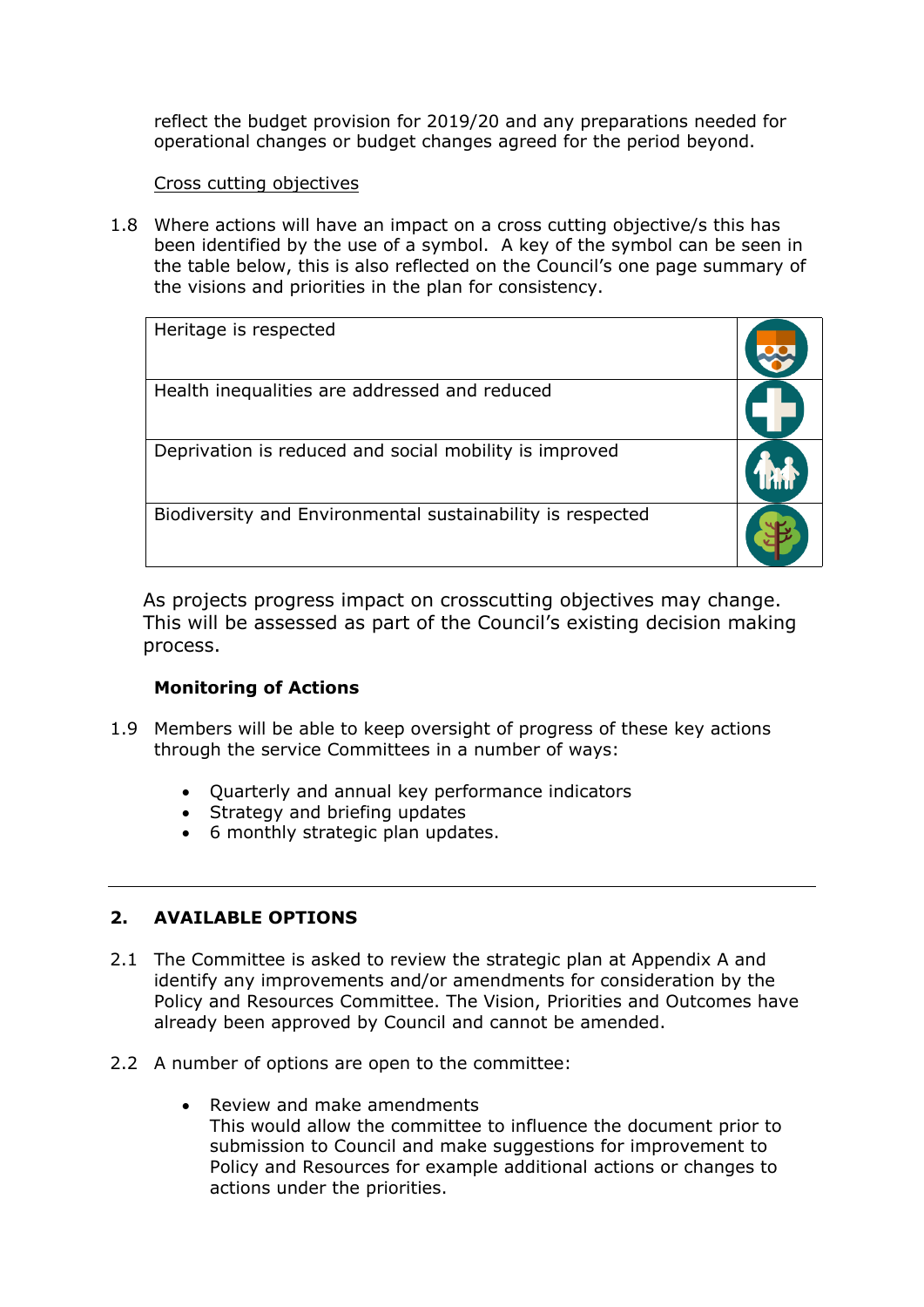- Review and make no amendments This would demonstrate that the committee is content with the document.
- Choose not to review the plan This course of action is not recommended as the Committee would be forfeiting influencing a key strategic document outlining actions for services within its remit for 2019/20 onwards.
- Recommend a rewrite of the Plan and/or request further work Careful consideration will need to be given to this option as this may compromise the timetable for the plan.

#### **3. PREFERRED OPTION AND REASONS FOR RECOMMENDATIONS**

3.1 The Committee is recommended to review the plan and make recommendations to the Policy and Resources Committee as appropriate. A key role for the committee is ensuring that the Council delivers its strategic objectives with regard to Communities, Housing and Environment.

# **4. RISK**

4.1 The Strategic Plan sets out the Council's priorities and how they will be delivered informing the council's risk register which will pick up any actions from the Strategic Plan. A Member and Officer corporate risk workshop was delivered on 22 January 2019 to review and identify risks in relation to the new plan and the product of this will be reported to the Policy and Resources Committee with monitoring by Audit, Governance and Standards Committee in the usual way.

## **5. CONSULTATION RESULTS AND PREVIOUS COMMITTEE FEEDBACK**

5.1 As the Committee will be aware from previous reports and discussions on the new Strategic Plan, consultation has been undertaken with residents, Parish Councils, Councillors and Committees to develop the agreed vision, priorities and outcomes. This report provides an opportunity to comment on the actions that have now been developed prior to consideration by Policy and Resources.

#### **6. NEXT STEPS: COMMUNICATION AND IMPLEMENTATION OF THE DECISION**

6.1 The Service Committees will all have an opportunity to comment on and influence the strategic plan actions. Policy and Resources Committee will then consider all the feedback at its meeting on 13th February 2019 and make recommendations to Council for adoption on 27 February 2019.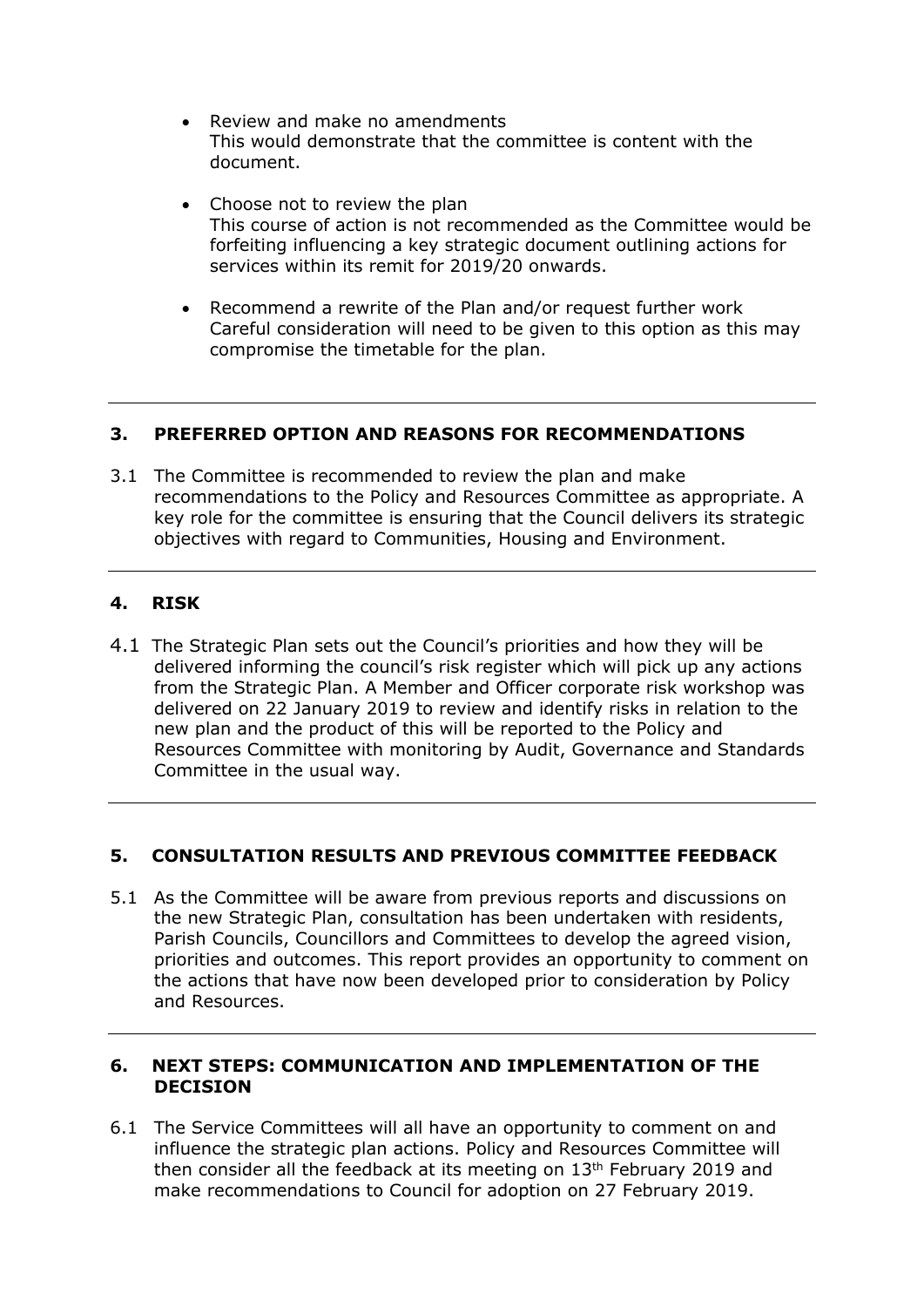# **7. CROSS-CUTTING ISSUES AND IMPLICATIONS**

| <b>Issue</b>                                    | <b>Implications</b>                                                                                                                                                                                                                                                                                                                                                         | Sign-off                                            |
|-------------------------------------------------|-----------------------------------------------------------------------------------------------------------------------------------------------------------------------------------------------------------------------------------------------------------------------------------------------------------------------------------------------------------------------------|-----------------------------------------------------|
| <b>Impact on Corporate</b><br><b>Priorities</b> | The plan sets out the short to<br>medium term high level key<br>actions to achieve the<br>outcomes associated with<br>Council's corporate priorities.                                                                                                                                                                                                                       | Head of Policy,<br>Communications<br>and Governance |
| <b>Risk Management</b>                          | Refer to section 4.                                                                                                                                                                                                                                                                                                                                                         | Head of Policy,<br>Communications<br>and Governance |
| <b>Financial</b>                                | This report sets out the key<br>actions the Council will take in<br>the short term to deliver<br>Strategic Plan outcomes. The<br><b>Medium Term Financial</b><br>Strategy (MTFS), approved by<br>Council on 12 December 2018,<br>sets out how the Strategic<br>Plan will be delivered in<br>financial terms. The actions<br>described here are consistent<br>with the MTFS. | Section 151<br>Officer &<br><b>Finance Team</b>     |
| <b>Staffing</b>                                 | The Plan will inform the<br>Council's Service Plans which<br>in turn inform individual<br>appraisals setting out the<br>direction and key tasks for<br>staff.                                                                                                                                                                                                               | Head of Policy,<br>Communications<br>and Governance |
| Legal                                           |                                                                                                                                                                                                                                                                                                                                                                             | Legal Team                                          |
| <b>Privacy and Data</b><br><b>Protection</b>    | We recognise the plan actions<br>will impact what information<br>the Council holds on our<br>residents. As projects are<br>developed which involve the<br>collection and/or processing of<br>personal data the project<br>managers/owners of specific<br>tasks will ensure that privacy<br>impact assessments have been<br>undertaken                                       | Head of Policy,<br>Communications<br>and Governance |